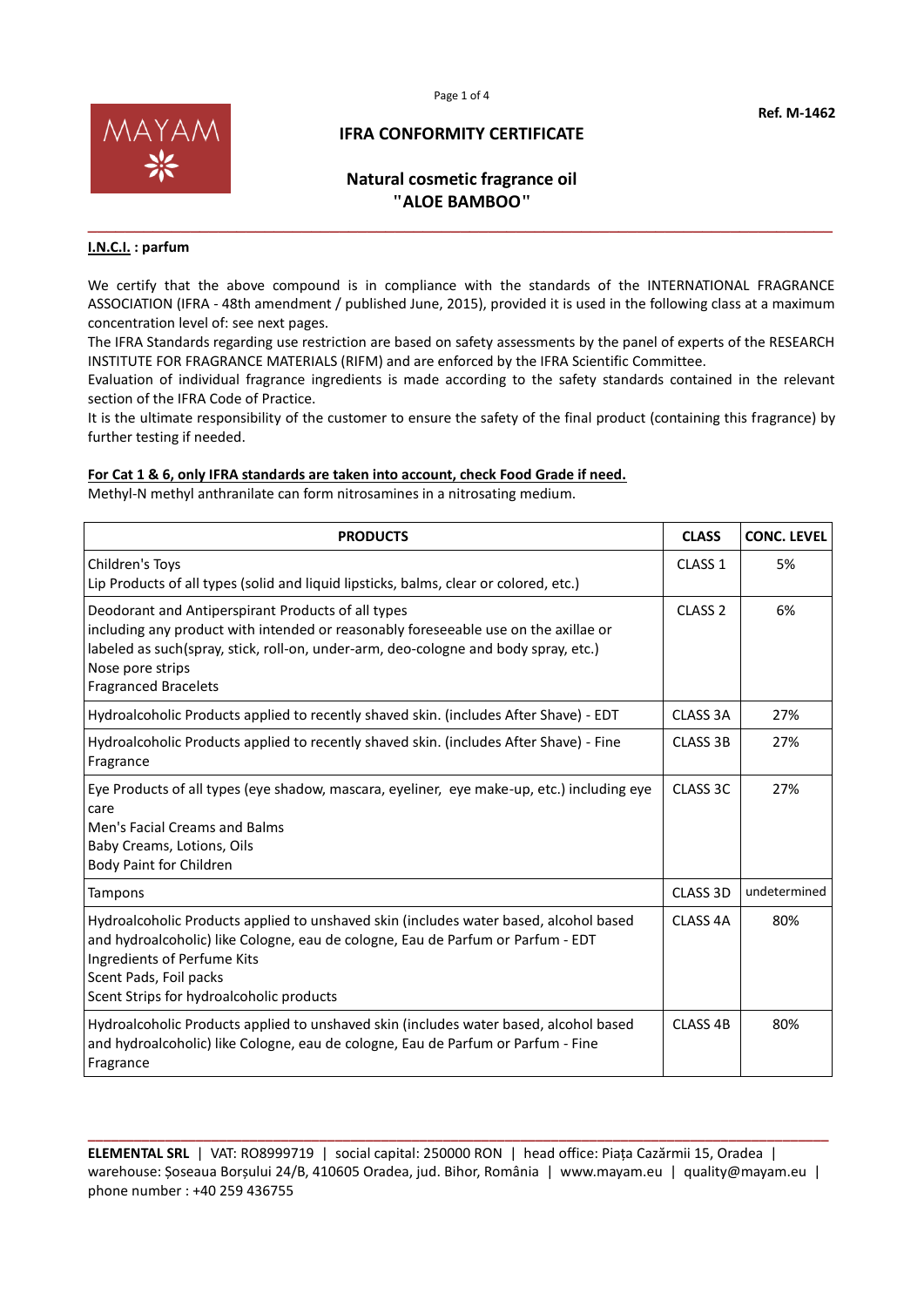



## **Natural cosmetic fragrance oil "ALOE BAMBOO"**

**\_\_\_\_\_\_\_\_\_\_\_\_\_\_\_\_\_\_\_\_\_\_\_\_\_\_\_\_\_\_\_\_\_\_\_\_\_\_\_\_\_\_\_\_\_\_\_\_\_\_\_\_\_\_\_\_\_\_\_\_\_\_\_\_\_\_\_\_\_\_\_\_\_\_\_\_\_\_\_\_**

| Hair Styling Aids Sprays of all types (pumps, aerosol sprays, etc.)<br>Body Creams, Oils, Lotions of all types (except baby creams, lotions, oils)<br>Fragrance Compounds for Cosmetic Kits<br><b>Foot Care Products</b><br>Hair deodorant<br>Body Paint(except those for children)                                                                                                                                                   | CLASS 4C           | 80%  |
|---------------------------------------------------------------------------------------------------------------------------------------------------------------------------------------------------------------------------------------------------------------------------------------------------------------------------------------------------------------------------------------------------------------------------------------|--------------------|------|
| Fragrance cream<br>Solid perfumes                                                                                                                                                                                                                                                                                                                                                                                                     | CLASS 4D           | 80%  |
| Women's Facial Creams/Facial Make-up<br>Hand cream / Hand sanitizers / Facial masks<br>Baby Powder and Talc<br>Hair permanent and other hair chemical treatments (e.g. relaxers) but not hair dyes<br>Wipes or Refreshing Tissues for Face, Neck, Hands, Body<br>Wipes or Refreshing Tissues for Face, Neck, Hands, Body<br>Dry Shampoo or Waterless Shampoo                                                                          | CLASS <sub>5</sub> | 40%  |
| Mouthwash, including Breath Sprays / Toothpaste                                                                                                                                                                                                                                                                                                                                                                                       | CLASS <sub>6</sub> | 100% |
| Intimate Wipes / Baby Wipes<br>Insect Repellent (intended to be applied to the skin)                                                                                                                                                                                                                                                                                                                                                  | <b>CLASS 7AB</b>   | 10%  |
| Make-up Removers of all types (not including face cleansers)<br>Hair Styling Aids Non-Spray of all types (mousse, gels, leave-in conditioners, etc.)<br>Nail Care<br>Powders and talcs (not including baby powders and talcs)                                                                                                                                                                                                         | CLASS 8A           | 100% |
| Hair Dyes                                                                                                                                                                                                                                                                                                                                                                                                                             | CLASS 8B           | 100% |
| Conditioner (Rinse-Off)<br>Liquid Soap<br>Shampoos of all types (including baby shampoos)<br>Face Cleansers of all types (washes, gels, scrubs, etc.)<br>Shaving Creams of all types (stick, gels, foams, etc.)<br>Depilatory creams<br>Body Washes of all types (including baby washes) and<br>Shower Gels of all types<br>Bar Soap (Toilet Soap)<br>Bath Gels, Foams, Mousses, Salts, Oils and Other Products<br>added to bathwater | CLASS 9A           | 100% |
| Feminine hygiene pads, liners<br>Toilet paper<br>Wheat bags                                                                                                                                                                                                                                                                                                                                                                           | CLASS 9B           | 100% |
| <b>Facial tissues</b><br><b>Napkins</b><br>Paper towels                                                                                                                                                                                                                                                                                                                                                                               | CLASS 9C           | 100% |

**ELEMENTAL SRL** | VAT: RO8999719 | social capital: 250000 RON | head office: Piața Cazărmii 15, Oradea | warehouse: Șoseaua Borșului 24/B, 410605 Oradea, jud. Bihor, România | www.mayam.eu | quality@mayam.eu | phone number : +40 259 436755

**\_\_\_\_\_\_\_\_\_\_\_\_\_\_\_\_\_\_\_\_\_\_\_\_\_\_\_\_\_\_\_\_\_\_\_\_\_\_\_\_\_\_\_\_\_\_\_\_\_\_\_\_\_\_\_\_\_\_\_\_\_\_\_\_\_\_\_\_\_\_\_\_\_\_\_\_\_\_\_\_\_\_\_\_\_\_\_\_\_\_\_\_\_\_\_\_**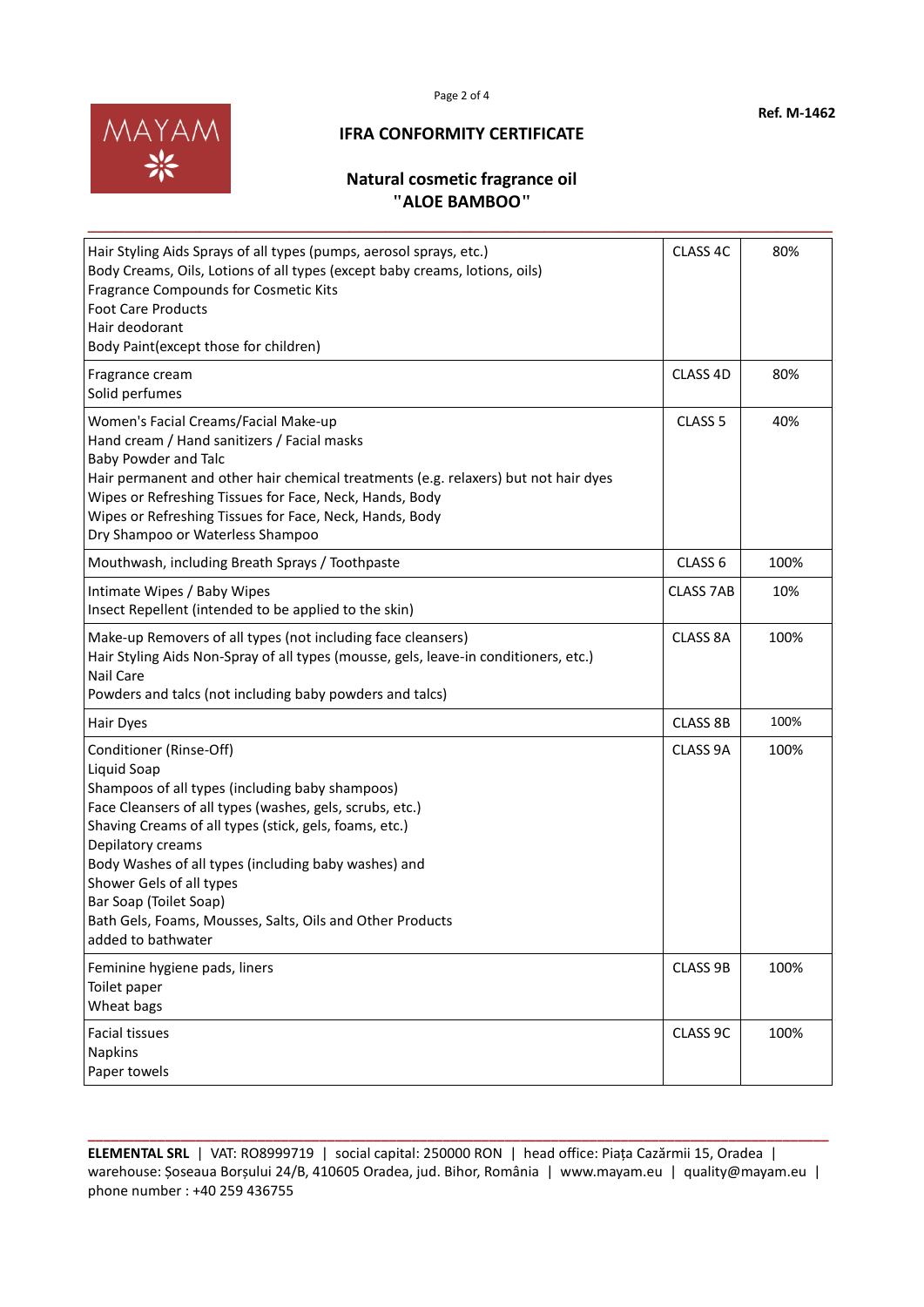



# **Natural cosmetic fragrance oil "ALOE BAMBOO"**

**\_\_\_\_\_\_\_\_\_\_\_\_\_\_\_\_\_\_\_\_\_\_\_\_\_\_\_\_\_\_\_\_\_\_\_\_\_\_\_\_\_\_\_\_\_\_\_\_\_\_\_\_\_\_\_\_\_\_\_\_\_\_\_\_\_\_\_\_\_\_\_\_\_\_\_\_\_\_\_\_**

| Other Aerosols (incl. air freshener sprays and air freshener pump sprays, but not including<br>deodorants/antiperspirants, hair styling aids sprays)                                                                                                                                                                                                                                                                                                                                                                                                                                                                                                                                                                                                                                                                                                                                                                                                                                                                                                                                                                                                                                                                                                                                                                                                                        |           |      |
|-----------------------------------------------------------------------------------------------------------------------------------------------------------------------------------------------------------------------------------------------------------------------------------------------------------------------------------------------------------------------------------------------------------------------------------------------------------------------------------------------------------------------------------------------------------------------------------------------------------------------------------------------------------------------------------------------------------------------------------------------------------------------------------------------------------------------------------------------------------------------------------------------------------------------------------------------------------------------------------------------------------------------------------------------------------------------------------------------------------------------------------------------------------------------------------------------------------------------------------------------------------------------------------------------------------------------------------------------------------------------------|-----------|------|
| Handwash Laundry Detergents of all types including concentrates<br>Fabric Softeners of all types including fabric softener sheets<br>Household Cleaning Products, Other Types (fabric cleaners, soft surface cleaners, carpet<br>cleaners, etc.)<br>Machine Wash Laundry Detergents (liquids, powders, tablets, etc.) including laundry<br>bleach and concentrates<br>Hand Dishwashing Detergent including concentrates<br>Hard Surface Cleaners of all types (bathroom and kitchen cleansers, furniture polish, etc.)<br>Shampoo for pets<br>Dry cleaning kits<br>Toilet seat wipes                                                                                                                                                                                                                                                                                                                                                                                                                                                                                                                                                                                                                                                                                                                                                                                        | CLASS 10A | 100% |
| <b>Diapers</b><br>Toilet seat wipes                                                                                                                                                                                                                                                                                                                                                                                                                                                                                                                                                                                                                                                                                                                                                                                                                                                                                                                                                                                                                                                                                                                                                                                                                                                                                                                                         | CLASS 10B | 100% |
| All non skin contact or incidental skin contact including<br>Candles<br>Air Fresheners and Fragrancing of all types (concentrated aerosol with metered doses<br>(range 0.05-0.5ml/spray), plug-ins, solid substrate, membrane delivery, electrical)<br>Air Delivery Systems<br>Cell phone cases<br>Potpourri, fragrancing sachets, liquid refills for air<br>fresheners (non-cartridge systems), Reed diffusers<br>Liquid refills for air fresheners (cartridge systems)<br><b>Shoe Polishes</b><br>Deodorizers/Maskers not intended for skin contact (e.g. fabric drying machine<br>deodorizers, carpet powders) fabric drying machine deodorizers, carpet powders)<br>Insecticides (mosquito coil, paper, electrical, for clothing etc.) excluding aerosols<br>Scent delivery system using a dry air technology that releases a fragrance without sprays,<br>aerosols or heated oils (technology of nebulization)<br>Air freshening crystals<br><b>Toilet Blocks</b><br>Joss Sticks or Incense Sticks<br>Machine dishwash detergent and deodorizers<br>Machine only Laundry detergent (e.g. liquitabs)<br>Plastic articles (excluding toys)<br>Fuels<br>Fragranced lamp ring<br>Scratch and Sniff (sampling technology)<br>Paints<br>Cat litter<br>Animal sprays (all types)<br>Treatment products for Textiles (e.g. starch sprays, fabric treated with fragrances after | CLASS 11  | 100% |

**ELEMENTAL SRL** | VAT: RO8999719 | social capital: 250000 RON | head office: Piața Cazărmii 15, Oradea | warehouse: Șoseaua Borșului 24/B, 410605 Oradea, jud. Bihor, România | www.mayam.eu | quality@mayam.eu | phone number : +40 259 436755

**\_\_\_\_\_\_\_\_\_\_\_\_\_\_\_\_\_\_\_\_\_\_\_\_\_\_\_\_\_\_\_\_\_\_\_\_\_\_\_\_\_\_\_\_\_\_\_\_\_\_\_\_\_\_\_\_\_\_\_\_\_\_\_\_\_\_\_\_\_\_\_\_\_\_\_\_\_\_\_\_\_\_\_\_\_\_\_\_\_\_\_\_\_\_\_\_**